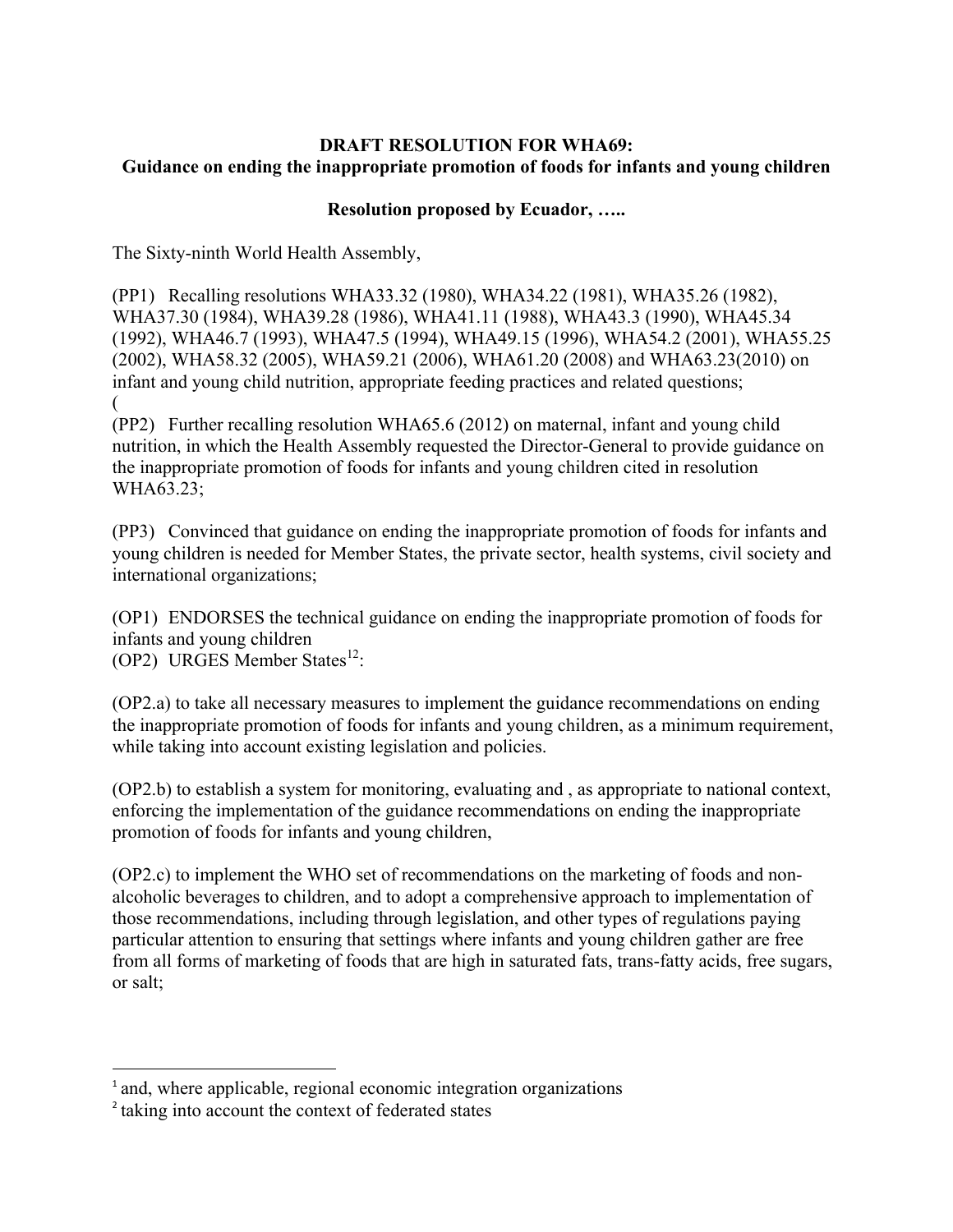(OP3) CALLS UPON manufacturers and distributors of foods for infants and young children to end all forms of inappropriate promotion by fully implementing the recommendations set forth in the guidance on ending the inappropriate promotion of foods for infants and young children, irrespective of whether the recommendations have been transposed into national and/or regional legislation;

(OP4) CALLS UPON health care professionals to fulfil their essential role in providing parents and other caregivers with information and support on optimal infant and young child feeding practices, acknowledging specific individual nutritional needs of children<sup>3</sup>, and to implement the recommendations set forth in the guidance on ending the inappropriate promotion of foods for infants and young children, irrespective of whether the recommendations have been transposed into national legislation;

(OP5) CALLS UPON the media and creative industries to ensure that their activities across all communication channels and media outlets, in all settings and using all marketing techniques comply with the recommendations set forth in the guidance on ending the inappropriate promotion of foods for infants and young children;

(OP6) Calls upon civil society to support ending inappropriate promotion of foods for infants and young children, including activities to advocate for, monitor and evaluate the implementation of the guidance recommendations;

(OP7) REQUESTS the Director-General:

<u> 1989 - Jan Stein Stein, fransk politiker (d. 1989)</u>

(OP7.a) to provide technical support to Member States in implementing the guidance recommendations on ending the inappropriate promotion of foods for infants and young children and in monitoring and evaluating its implementation and impact on infant and young child nutrition;

(OP7.b) to review national experiences with implementing the guidance recommendations in order to build the evidence on its effectiveness and consider changes, if required;

(OP7.c) to assess the use and marketing impact of vitamin and mineral supplement and home fortification products, such as micronutrient powders and small quantity lipid-based nutrition supplements, and provide guidance on the inappropriate promotion of such products to the  $71<sup>st</sup>$ WHA in 2018 for its consideration;

(OP7.d) to strengthen international cooperation with United Nations organizations, most notably FAO, UNICEF and WFP, in promoting national implementation of the guidance on ending the inappropriate promotion of foods for infants and young children;

(OP7.e) to report on implementation of the guidance recommendations on ending the inappropriate promotion of foods for infants and young children as part of the report on progress

<sup>3</sup> WHO/UNICEF. Acceptable medical reasons for use of breast-milk substitutes, WHO, 2009